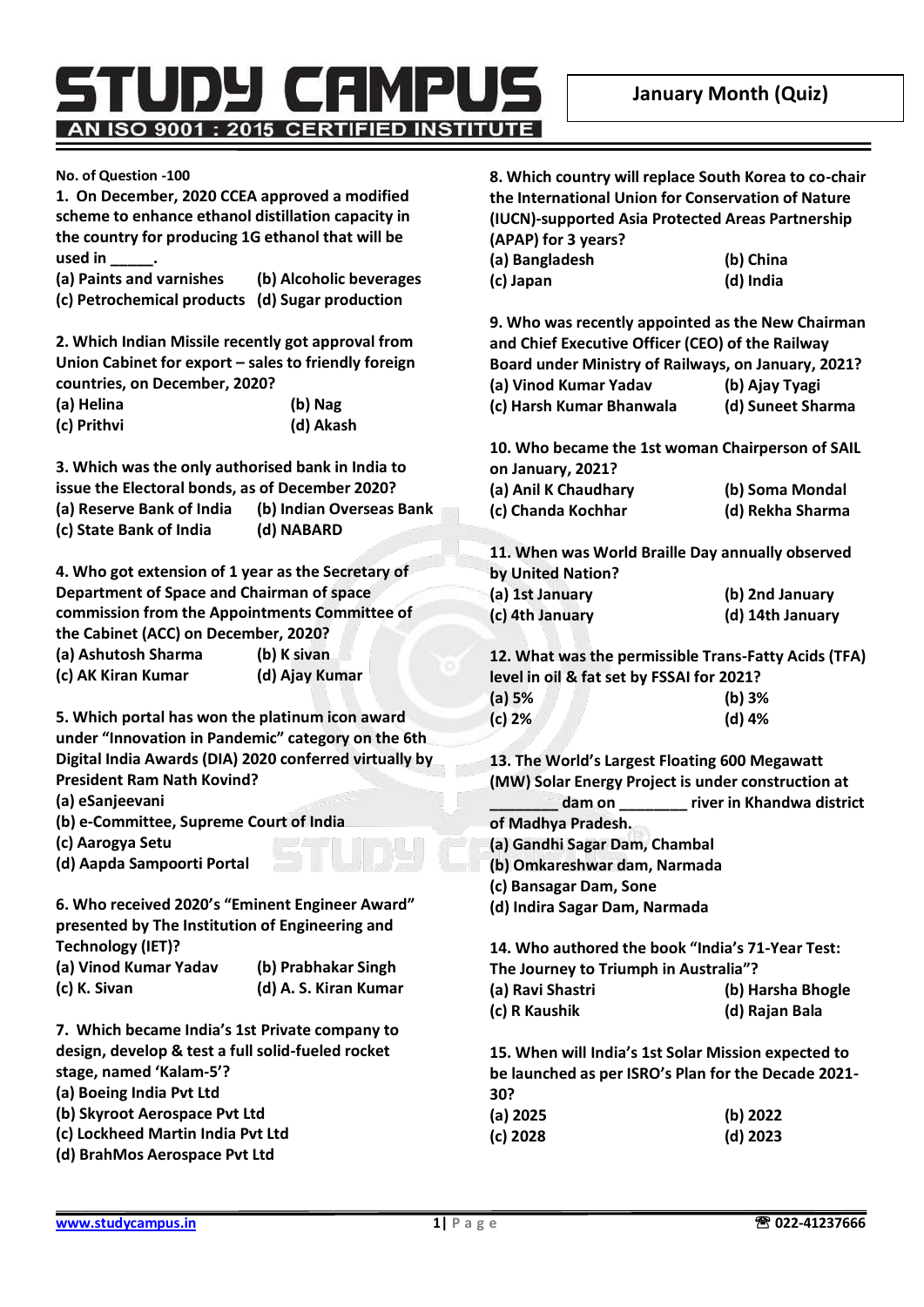|                                         | 16. Which among the following books was authored          |                  |
|-----------------------------------------|-----------------------------------------------------------|------------------|
|                                         | by Pulitzer Prize winner, late Cornelius Mahoney          | 24. Who          |
| 'Neil' Sheehan?                         |                                                           | as of Janu       |
| (a) Typee: A Peep at Polynesian Life    |                                                           | (a) Aksha        |
| <b>Poems</b>                            | (b) Battle-pieces and Aspects of the War: Civil War       | (c) Amital       |
| (c) Ada, or Ardor: A Family Chronicle   |                                                           | 25. Which        |
|                                         | (d) A Bright Shining Lie: John Paul Vann and America      | private co       |
| in Vietnam                              |                                                           | Bengalur         |
|                                         |                                                           | <b>Research</b>  |
|                                         | 17. What was the theme of 16th Pravasi Bharatiya          | January,         |
|                                         | Divas, that was celebrated on January 9, 2021?            | (a) Tesla        |
|                                         | (a) 100 years of Gandhi's return from South Africa        | (c) Speed        |
| (b) Apna Bharat, Apna Gaurav            |                                                           |                  |
|                                         | (c) Redefining engagement with the Indian diaspora        | 26. Wher         |
| (d) Contributing to Aatmanirbhar Bharat |                                                           | recently g       |
|                                         |                                                           | (a) Bhuba        |
|                                         | 18. Which was the world's largest Energy Service          | (c) Chand        |
| Company, as of January, 2021?           |                                                           |                  |
| (a) Weatherford International           |                                                           | 27. Whio         |
| (b) Energy Efficiency Services Limited  |                                                           | inaugural        |
| (c) Vestas                              |                                                           | January,         |
| (d) PTT Public Company Limited          |                                                           | (a) IndiRi:      |
|                                         |                                                           | (c) AirJet       |
|                                         | 19. Who was the current Permanent Representative          |                  |
|                                         | of India to the United Nations, as of January, 2021?      | 28. What         |
| (a) T.S tirumurti                       |                                                           | Passport         |
| (b) Sanjay Shamrao Dhotre               |                                                           | $(a)$ 73         |
| (c) Uma Shankar                         |                                                           | $(c)$ 37         |
| (d) Indra Mani Pandey                   |                                                           |                  |
|                                         |                                                           | <b>29. DRDC</b>  |
|                                         | 20. Who was appointed as the Head of 10-member            | <b>Establish</b> |
|                                         | empowered committee for administration of COVID-          | <b>Indian Ar</b> |
| 19 vaccine, in January, 2021?           |                                                           | machine          |
| (a) Rajkiran Rai                        | (b) Madhabi Puri Buch                                     | armed fo         |
| (c) RS Sharma                           | (d) VC Rajiv Kumar                                        | (a) Indian       |
|                                         |                                                           | (b) Indian       |
|                                         | 21. When was World Hindi Day celebrated annually?         | (c) Indian       |
| (a) January 6                           | (b) January 2                                             | (d) Centra       |
| (c) January 10                          | (d) January 8                                             |                  |
|                                         |                                                           | 30. Which        |
|                                         | 22. Which country was the largest manufacturer of         | Transnati        |
|                                         | Personal Protective Equipment (PPE) Kits & Suits, as      | 'Internati       |
| of January, 2021?                       |                                                           | (a) Russia       |
| (a) India                               | (b) China                                                 | (c) India        |
| (c) USA                                 | (d) England                                               |                  |
|                                         |                                                           | 31. Conne        |
|                                         | 23. Which among of the following was the 2nd              | of India's       |
|                                         | <b>Edition of the Biennial Pan-India, Largest Coastal</b> | (a) Chand        |

**Defence Exercise coordinated by Indian Navy in January, 2021? (a) Ekuverin – 21 (b) Sea Vigil – 21 (c) Dharma Guardian (d) Surya Kiran-21**

**(a) Akshay Kumar (b) Salman Khan**

**(c) Amitabh Bachchan (d) Shah Rukh Khan**

**25. Which organisation recently registered itself as a private company with the Registrar of Companies in Bengaluru, Karnatakaas a first step to establish a Research & Development (R&D) unit in India, in January, 2021?**

| (a) Tesla Inc | (b) OneWeb  |
|---------------|-------------|
| (c) SpeedCast | (d) Space-X |

**26. Where is India's 1st Fire Park located, that recently got inaugurated in January, 2021? (a) Bhubaneswar (b) Amritsar (c) Chandigarh (d) Hyderabad**

**27. Which was India's Newest Airlines that made its iourney from Indore to Ahmedabad in January, 2021?**

| (a) IndiRise | (b) Flybig  |
|--------------|-------------|
| (c) AirJet   | (d) TrueJet |

**28. What was Indian passport's rank in "Henley Passport Index: Q1 2021 Global Ranking"? (a) 73 (b) 85**

| $\mathbf{v}$ | ,~, ~~   |
|--------------|----------|
| (c) 37       | $(d)$ 58 |
|              |          |

*D***'s Armament Research & Development ment (ARDE), in collaboration with the Indian Army has developed India's 1st indigenous machine pistol ASMI. Which branch of the Indian armed force received the pistol, in January 2021? (Coast Guard** 

- **(b) Indian Navy**
- Army

**(d) Central Reserved Police Force**

**30. Which country has the World's Largest Translational Community as per UN DESA's ional Migration 2020' report? (a) Russia (b) Mexico (c) India (d) China**

**31. Connecting which cities was the inaugural flight 1st Air Taxi Service made?** 

**(a) Chandigarh – Lucknow (b) Lucknow – Karnal**

**(c) Chandigarh – Hisar (d) Gurugram – Karnal**

**32. Who was recently nominated as a board member of the stakeholder panel, Commonwealth Youth**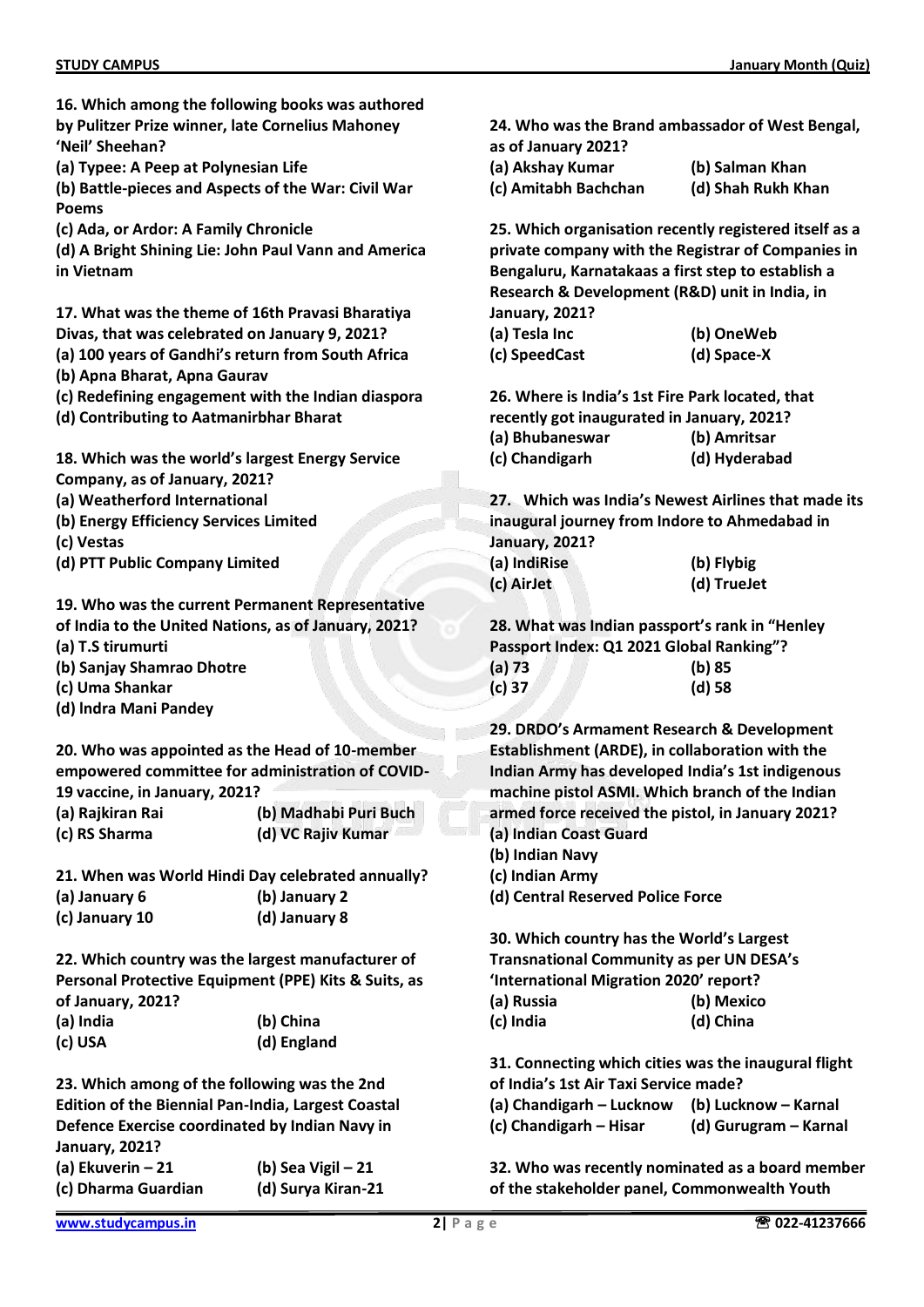| Innovation Hub for a two-year term, in January<br>2021?        |                                                     | (a) Pralhad Joshi<br>(c) Shripad Yesso Naik         | (b) Kiren Rijiju<br>(d) Piyush Goyal                  |
|----------------------------------------------------------------|-----------------------------------------------------|-----------------------------------------------------|-------------------------------------------------------|
| (a) Priyanka Chaturvedi                                        | (b) Smriti Irani                                    |                                                     |                                                       |
| (c) Priyanka Chopra<br>(d) Akhilesh Yadav                      |                                                     | 41. Who was the 1st Recipient of Mullagh Medal?     |                                                       |
|                                                                |                                                     | (a) Steve Smith                                     | (b) Virat Kohli                                       |
|                                                                | 33. Where is India's 1st Labour Movement Museum     | (c) MS Dhoni                                        | (d) Ajinkya Rahane                                    |
| located?                                                       |                                                     |                                                     |                                                       |
| (a) Pune                                                       | (b) Vadodara                                        |                                                     | 42. Who became the new World Record holder (in        |
| (c) Surat                                                      | (d) Alappuzha                                       |                                                     | Jan 202(a) for dismissing the most number of Left-    |
|                                                                |                                                     | handed batsmen in Tests?                            |                                                       |
|                                                                |                                                     |                                                     | (b) Ravichandran Ashwir                               |
| 34. Which of the following is the bike ambulance,              |                                                     | (a) Moeen Ali                                       |                                                       |
|                                                                | that was developed by Institute of Nuclear Medicine | (c) Ravindra Jadeja                                 | (d) Nathan Lyon                                       |
| and Allied Sciences (INMAS) for CRPF?                          |                                                     |                                                     |                                                       |
| (a) Sharang                                                    | (b) Pranash                                         |                                                     | 43. Indian Railways has renamed the one of India's    |
| (c) Rakshita                                                   | (d) Sagar Kavach                                    | oldest train Howrah-Kalka Mail Express as           |                                                       |
| 35. Recently in January 2021, Padma Vibushan                   |                                                     | (a) Garib Rath Express                              |                                                       |
|                                                                | awardee Ustad Ghulam Mustafa Khan passed away.      | (b) Howrah Rajdhani Express                         |                                                       |
| He was a<br>musician.                                          |                                                     | (c) Kavi Guru Express                               |                                                       |
| (a) Qawwali                                                    | (b) Kajari                                          | (d) Netaji Express                                  |                                                       |
| (c) Carnatic                                                   | (d) Hindustani classical                            |                                                     |                                                       |
|                                                                |                                                     |                                                     | 44. Which state introduced India's 1st Solar Electric |
| 36. Which organisation received the Best                       |                                                     | Roll-on/roll-off (RORO) service?                    |                                                       |
| Performance in e-Governance in the 70th SKOCH                  |                                                     | (a) Kerala                                          | (b) Punjab                                            |
| <b>Challenger Award, held in January 2021?</b>                 |                                                     | (c) Karnataka                                       | (d) Gujarat                                           |
| (a) Ministry of Tribal Affairs                                 |                                                     |                                                     |                                                       |
| (b) Southern Railways                                          |                                                     |                                                     | 45. Who won the Presidency Election of the United     |
|                                                                |                                                     |                                                     | <b>Nations Human Rights Council(UNHRC) in January</b> |
| (c) Department of Income Tax<br>(d) Ministry of Panchayati Raj |                                                     | 2021?                                               |                                                       |
|                                                                |                                                     |                                                     |                                                       |
|                                                                |                                                     | (a) Nazhat Shameem                                  | (b) Michelle Bachelet                                 |
| 37. Who authored the book "The Language of                     |                                                     | (c) TS Tirumurti                                    | (d) Deepak Bhojwani                                   |
| History: Sanskrit Narratives of Muslim Pasts"?                 |                                                     |                                                     |                                                       |
| (a) Rajiv Malhotra                                             | (b) Sheldon Pollock                                 | 46. Recently (in Jan 202(a), Joe Biden took oath as |                                                       |
| (c) Audrey Truschke                                            | (d) Ghulam Azam                                     | the<br>America(USA).                                | <b>President of the United States of</b>              |
|                                                                |                                                     | (a) 40th                                            |                                                       |
| 38. Which Organisation partnered with the Ministry             |                                                     |                                                     | (b) 35th                                              |
| of Electronics & Information Technology (MeitY) (in            |                                                     | (c) 42nd                                            | (d) 46th                                              |
| January 202(a) to set up the World's 1st Quantum               |                                                     |                                                     |                                                       |
| <b>Computing Applications Lab in India?</b>                    |                                                     |                                                     | 47. Which state topped in the 2nd Edition of Indian   |
| (a) Tata Communications                                        |                                                     |                                                     | Innovation Index 2020 under Major States Category?    |
| (b) Amazon Web Services                                        |                                                     | (a) Tamil Nadu                                      | (b) Kerala                                            |
| (c) Tata Consultancy Services                                  |                                                     | (c) Karnataka                                       | (d) Maharashtra                                       |
| (d) CloudEndure                                                |                                                     |                                                     |                                                       |
|                                                                |                                                     |                                                     | 48. Who authored the book "The Population Myth:       |
| 39. Which country/countries virtually participated             |                                                     | Islam, Family Planning and Politics in India"?      |                                                       |
| with India (in January 202(a) for the 1st time to              |                                                     | (a) Sunil Arora                                     | (b) T. N. Seshan                                      |
| discuss Intellectual Property Rights (IPR) issues?             |                                                     | (c) Najma Heptulla                                  | (d) S Y Quraishi                                      |
| (a) USA                                                        | (b) European Union                                  |                                                     |                                                       |
| (c) Japan                                                      | (d) Indonesia                                       |                                                     | 49. Where was 1st ever Khelo India Winter Sports &    |
|                                                                |                                                     | <b>Youth Festival conducted?</b>                    |                                                       |
| 40. Who was temporarily appointed as the Union                 |                                                     | (a) Dharamsala                                      | (b) Srinagar                                          |
| Minister of State(MoS) for the Ministry of AYUSH, in           |                                                     | (c) Shimla                                          | (d) Kargil                                            |

**Minister of State(MoS) for the Ministry of AYUSH, in January 2021?**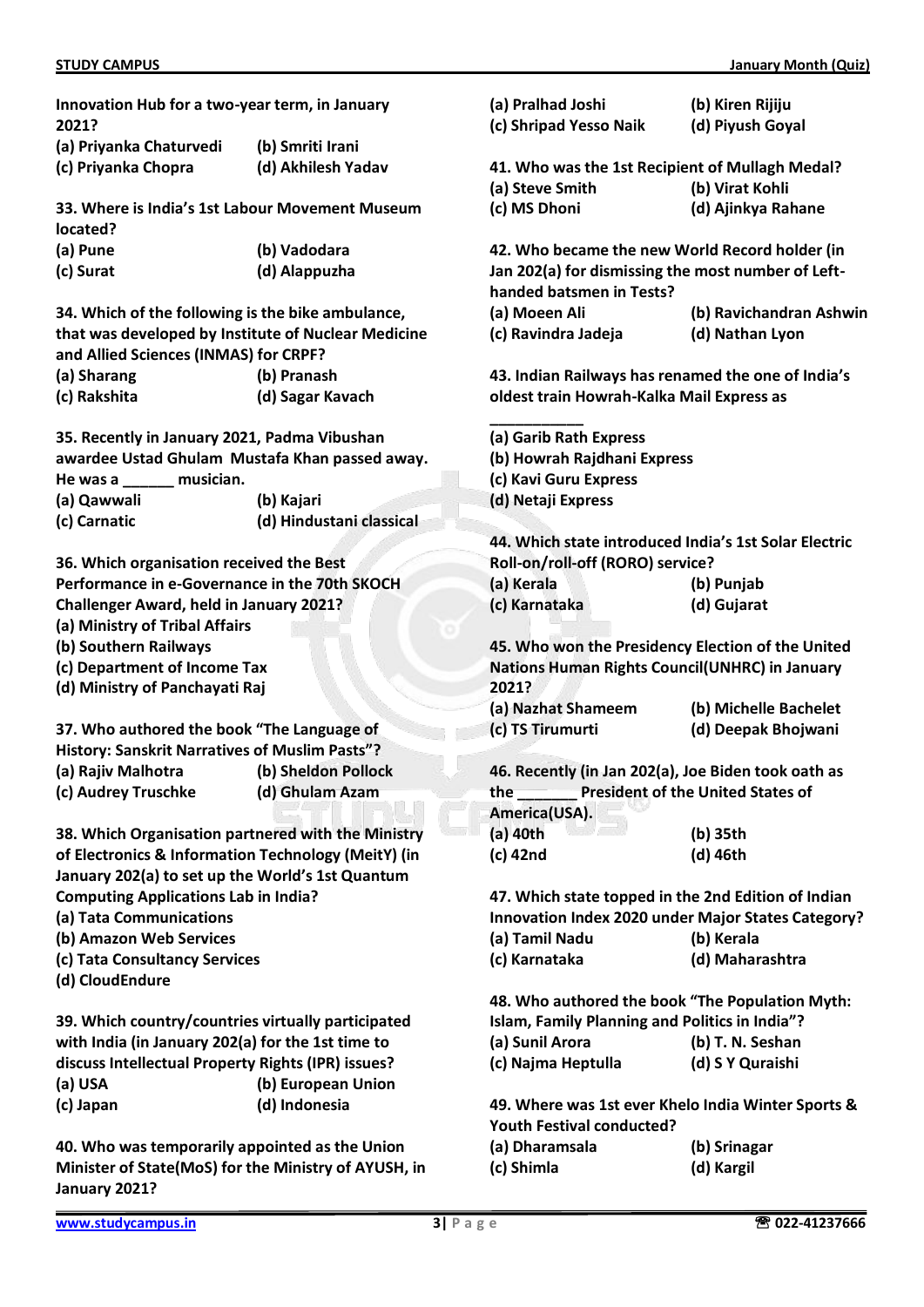**50. Recently (in Jan 202(a), PM Ukhnaa Khurelsukh resigned from office after public agitation against the COVID-19 control measures of his Government. He was the PM of \_\_\_\_\_\_\_\_.**

| (a) Malaysia | (b) Indonesia |
|--------------|---------------|
| (c) Mongolia | (d) Georgia   |

**51. Who authored the book "The Making of Aadhaar: World's Largest Identity Platform"?**

- **(a) J. Satyanarayana (b) Narendra Modi**
- **(c) Ram Sewak Sharma (d) Ajay Bhushan Pandey**

**52. Where was India's largest multi-model logistic park planned to be setup, in partnership with Adani Ports and Special Economic Zone Ltd (APSEZ), as of January 2021?**

- **(a) Ahmedabad, Gujarat**
- **(b) Visakhapatnam, Andhra Pradesh**
- **(c) Chandigargh, Punjab**
- **(d) Kolkata, West Bengal**

**53. Which company will act as the knowledge partner to the Government of Madhya Pradesh(MP) in implementing the New Education Policy, as of January 2021?**

| (a) TCS       | (b) Google |
|---------------|------------|
| (c) Microsoft | (d) Wipro  |

**54. Which was the 1st state to launch door-delivery of rations under the Public Distribution System(PDS)?**

**(a) Goa (b) Maharashtra (c) Andhra Pradesh (d) Telangana**

**55. Which payment bank recently (in Jan 202(a) launched a 'Safe Pay' security feature to its customers to make secured digital transactions? (a) Airtel Payments Bank**

- **(b) Paytm Payments Bank**
- **(c) India Post Payments Bank**
- **(d) Fino Payments Bank**

**56. Name the justice who (in Jan 202(a) became the 1st woman chairperson of Broadcasting Content Complaints Council (BCCC)?**

- **(a) Manjula Chellur (b) Indu Malhotra**
- **(c) Indira Banerjee (d) Geeta Mittal**

**57. Which SriLankan fast bowler recently (in Jan 202(a) retired from IPL franchise cricket? (a) Irfan Pathan (b) Dale Steyn (c) Stuart Broad (d) Lasith Malinga**

**58. Recently (in Jan 202(a), Home Minister Amit Shah launched \_\_\_\_\_\_\_\_\_\_\_\_\_\_ scheme, providing full benefits of the AB PM-JAY to the personnel & dependents of the armed wing. (a) Ayushman CAPF (b) Ayushman NSG (c) Jan Arogya BSF (d) Jan Arogya ITBP 59. Where was the 51st International Film Festival of India (IFFI) held? (a) Mumbai, Maharashtra (b) Jaipur, Rajasthan (c) Panaji, Goa (d) Kochi, Kerala 60. What was India's vaccination drive that delivers India's Covishield vaccines to foreign countries as a gift? (a) Vande Bharat (b) Covid Suraksha (c) Vaccine Maitri (d) Mission Sagar**

**61. Recently (in Jan 202(a), Marcelo Rebelo de Sousa has been re-elected as the President of \_\_\_\_\_\_\_\_\_ for the 2nd consecutive term.**

| ייטו נווכ בווט כטווטככטנוזכ נכוווו: |              |
|-------------------------------------|--------------|
| (a) Hungary                         | (b) Portugal |
| (c) Poland                          | (d) Spain    |

**62. Who was the chairman of the IFFI 51 International Jury panel? (a) Pablo Cesar (b) Abu Bakr Shawky (c) Priyadarshan (d) Rubaiyat Hossain**

**63. Which institution received the Subhash Chandra Bose Aapda Prabandhan Puraskar 2021 award for their contribution in disaster management? (a) People in Need (b) Human Empowerment Organisation (c) UN Office for the Coordination of Humanitarian Affairs (OCHA) (d) Sustainable Environment and Ecological Development Society (SEEDS)**

**64. Which country participated with Indian Air Force (IAF) in the 1st Bilateral Air Exercise, 'Exercise Desert Knight-21 (Ex DK-2(a)' held at Jodhpur? (a) Australia (b) Japan**

| 147.14314.414 | 10130      |
|---------------|------------|
| (c) France    | (d) Russia |

**65. What was the theme of 2021's National Voters Day that was annually observed on January 25th? (a) Empowering Young and Future Voters (b) Making Our Voters Empowered, Vigilant, Safe and Informed**

**(c) Accessible Elections**

**(d) No Voter to be left behind**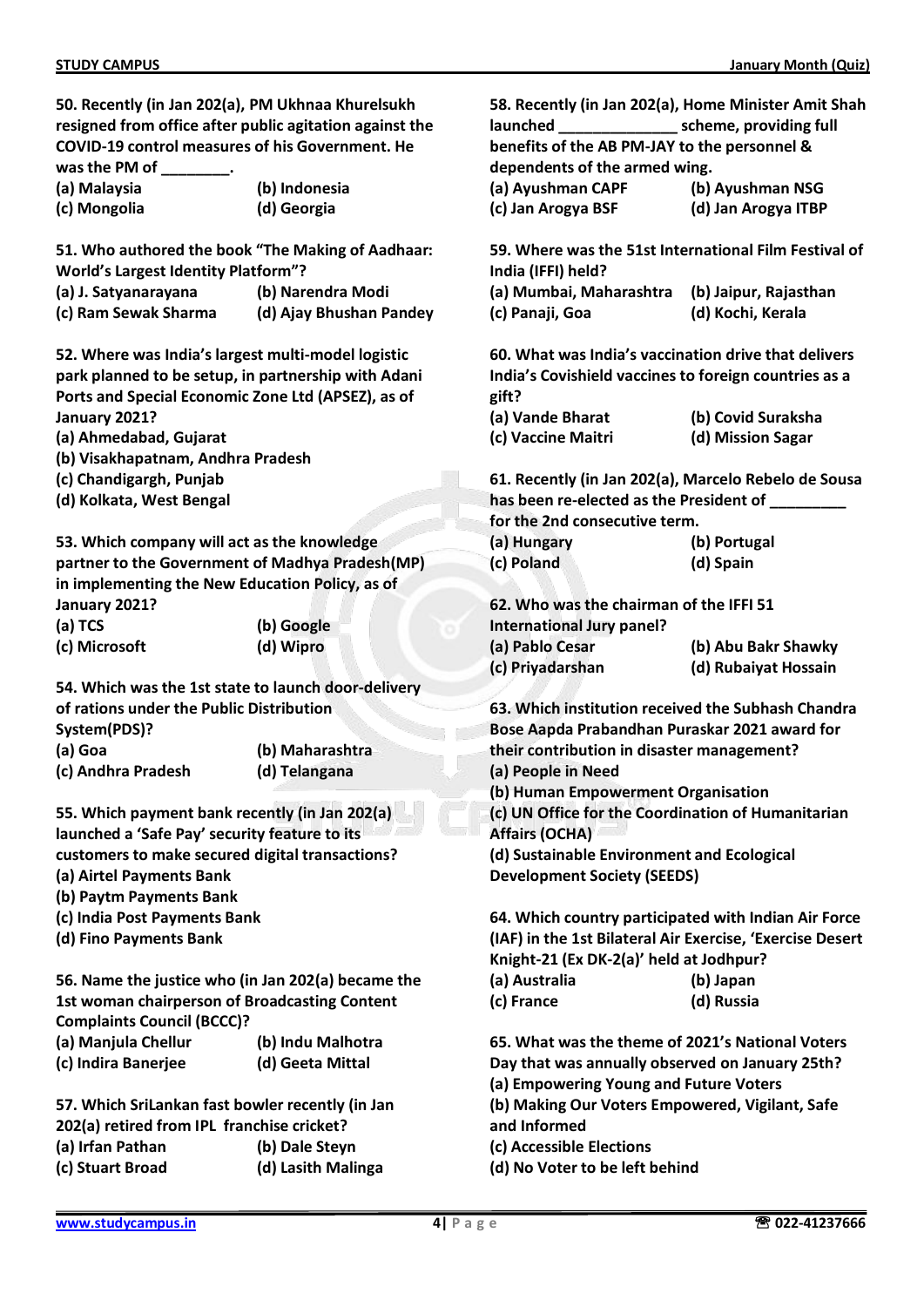**66. Where is 'Wahrew Bridge', India's Longest Steel Arch Bridge located?**

|  |          | (a) Assam |  |  |  |
|--|----------|-----------|--|--|--|
|  | $\cdots$ |           |  |  |  |

**(c) Gujarat (d) Uttarakhand**

**67. In January 2021, Lok Sabha Speaker Om Birla inaugurated the 5-day Bharat Parv-2021, a virtual National Festival at New Delhi. What was the core** 

**(a) Assam (b) Meghalaya**

**idea behind Bharat Parv?**

- **(a) Fight against inequality**
- **(b) Technically Support MSME**
- **(c) Promote Tourism**
- **(d) Provide incentive to MSME**

**68. Which country's Triservice force Contingent participated in India's 72nd Republic Day Parade? (a) Sri Lanka (b) Bhutan (c) Bangladesh (d) Nepal**

**69. Which information technology services company partnered with Fiat Chrysler Automobiles (FCA) to establish FCA's 1st global digital hub in India? (a) Wipro (b) Infosys**

**(c) TCS (d) Tech Mahendra**

**70. Which country hosted the virtual international Climate Adaptation Summit (CAS Online) 2021? (a) India (b) Switzerland (c) Netherland (d) England**

**71. Which company was India's biggest Overseas investor, as per RBI's data (as of Jan 202(a)?**

- **(a) ONGC Videsh Ltd**
- **(b) Tata Consultancy Services**
- **(c) Coal India Ltd**
- **(d) Reliance Industries**

**72. Which country has the world's largest current account surplus, as of January 2021?**

- **(a) China (b) Japan**
- **(c) USA (d) France**

**73. Who was the only foreigner to receive Padma Vibhushan Award in 2021?**

**(a) Recep Tayyip Erdoğan (b) Donald Trump (c) Shinzo Abe (d) Boris Johnson**

**74. Recently (in Jan 202(a), Which state became the 1st in India to have 2 airstrips on expressways for emergency landing and take-off of fighter planes? (a) Uttar Pradesh (b) Madhya Pradesh (c) Himachal Pradesh (d) Jammu & Kashmir**

**75. What was India's rank among the worst-hit countries due to extreme weather events, as per the 16th edition of "Global Climate Risk Index (CRI) 2021"? (a) 4th (b) 7th**

| (a) 4th | (D) /th |
|---------|---------|
| (c) 3rd | (d) 9th |

**76. Who authored the book, "Big Billion Startup: The Untold Flipkart Story", that won the Gaja Capital Business Book Prize 2020?**

| a) Vinod Mehta    | (b) Prem Prakash |  |
|-------------------|------------------|--|
| (c) O. V. Vijayan | (d) Mihir Dalal  |  |

**77. Which state topped in the 2nd Edition of India Justice Report (IJR) 2020, that was released by Tata Trusts?**

| (a) Maharashtra | (b) Tamil Nadu |
|-----------------|----------------|
| (c) Telangana   | (d) Kerala     |

**78. What was India's rank in the 2020 Corruption Perceptions Index (CPI), released by Transparency International?**

| (a) 80th | (b) 86th |
|----------|----------|
| (c) 41st | (d) 40th |

**79. What was the theme of 51st Edition of 2021 World Economic Forum (WEF) Annual Meeting, 'The Davos Agenda 2021'?**

**(a) Together, We Fight the Virus**

**(b) Stakeholders for a Cohesive and Sustainable World**

**(c) A Crucial Year to Rebuild Trust**

**(d) Responsive and Responsible Leadership**

**80. Which organisation launched the Global AI (Artificial Intelligence) Action Alliance (GAIA)? (a) UN – Global Compact**

**(b) World Economic Forum (WEF)**

**(c) International Monetary Fund (IMF)**

**(d) World Knowledge Forum**

**81. What was India's GDP growth for FY20, as predicted in the National Statistical Office (NSO)'s, First Revised Estimates (FRE)?**

| (a) $4.2%$    | (b) $4%$     |
|---------------|--------------|
| $(c) - 7.7 %$ | $(d) - 4.2%$ |

**82. For the 1st time since its inception in 1934-35, Ranji Trophy 2021 was suspended owing to pandemic. For which sport the tournament is played? (a) Football (b) Badminton (c) Tennis (d) Cricket**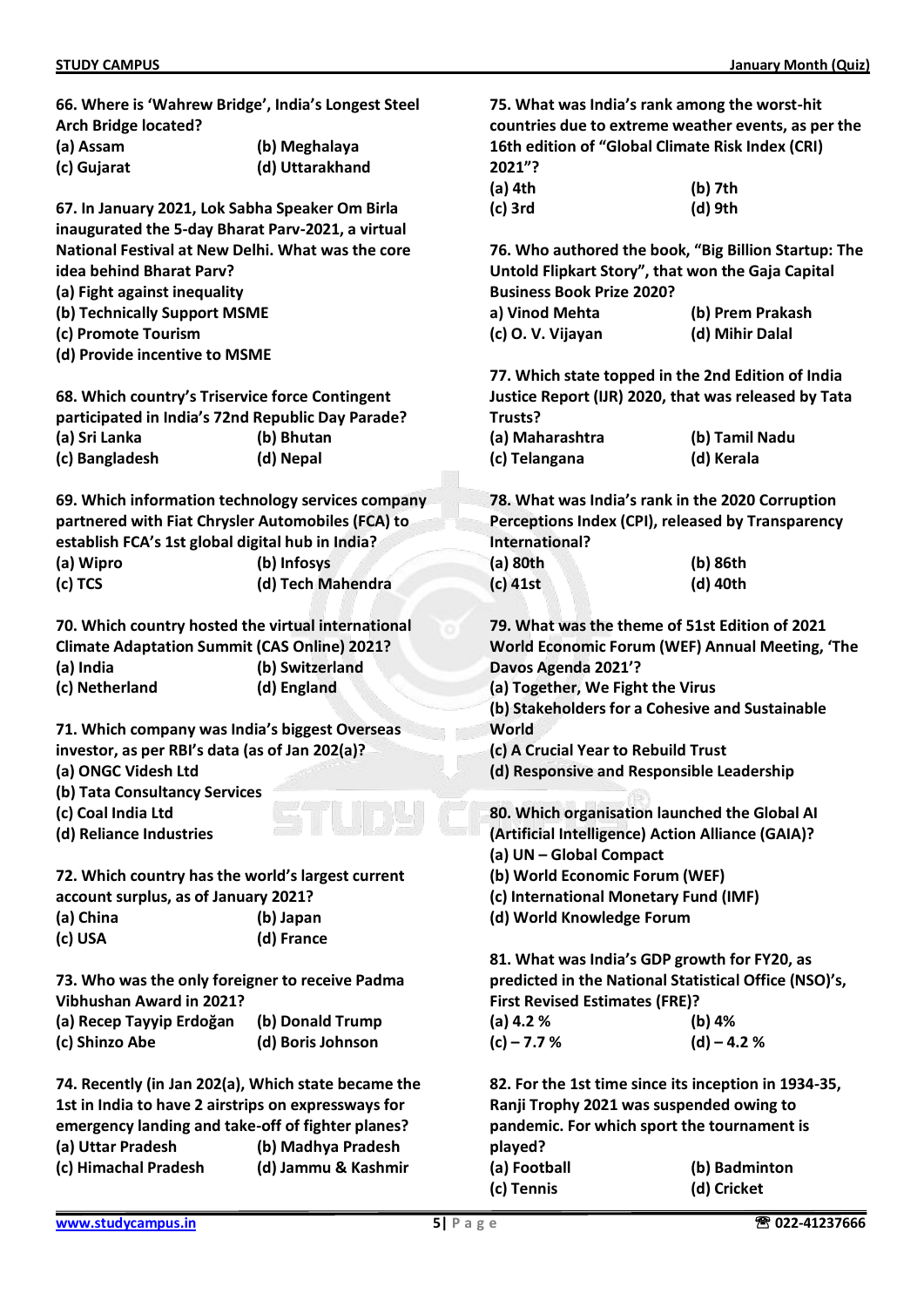|                                                       |                         | (a) IOC Manual of Sports Injuries                          |                                                       |  |
|-------------------------------------------------------|-------------------------|------------------------------------------------------------|-------------------------------------------------------|--|
| 83. World Economic Forum (WEF) launched the First     |                         | (b) Playbook                                               |                                                       |  |
| of its kind platform-"EDISON Alliance" to reduce      |                         | (c) Olympic Media                                          |                                                       |  |
| digital inequalities. What does EDISON stand for?     |                         | (d) The Olympic Games effect                               |                                                       |  |
| (a) Equitable Digital Infrastructure and Services     |                         |                                                            |                                                       |  |
| (b) Evolution against Digital Inequality System       |                         |                                                            | 92. What is the rank of India in the Global Climate   |  |
| (c) Equal Digital Infrastructure and Services         |                         | Risk Index 2021?                                           |                                                       |  |
| (d) Essential Digital Infrastructure and Services     |                         | $(a)$ 14                                                   | (b)7                                                  |  |
| 84. Which organisation launched the World's 1st       |                         | $(c)$ 26                                                   | (d)9                                                  |  |
| <b>Commercial Rocket powered by Biofuel 'Stardust</b> |                         |                                                            |                                                       |  |
| $1.0$ ?                                               |                         | 93. Name the first-ever state of India to have two         |                                                       |  |
|                                                       |                         |                                                            |                                                       |  |
| (a) Exodus Space Corp                                 | (b) bluShift Aerospace  | expressway airstrips.                                      |                                                       |  |
| (c) SpaceX                                            | (d) NASA                | (a) West Bengal                                            | (b) Gujarat                                           |  |
|                                                       |                         | (c) Maharashtra                                            | (d) Uttar Pradesh                                     |  |
| 85. Who authored the book, "The Little Book of        |                         |                                                            |                                                       |  |
| Encouragement"?                                       |                         |                                                            | 94. In 2021, India is observing which edition of the  |  |
| (a) Dalai Lama                                        | (b) Deepak Chopra       | <b>Republic Day?</b>                                       |                                                       |  |
| (c) Arundhati Roy                                     | (d) Ruskin Bond         | $(a)$ 72                                                   | (b) 75                                                |  |
|                                                       |                         | (c) 73                                                     | $(d)$ 71                                              |  |
| 86. Where was India's 1st Centre for Wetland          |                         |                                                            |                                                       |  |
| <b>Conservation and Management (CWCM) recently,</b>   |                         | 95. Which country was the largest recipient of             |                                                       |  |
| got established by MoEFCC?                            |                         |                                                            | foreign direct investment (FDI) in 2020, as per the   |  |
| (a) Nagpur, Maharashtra                               | (b) Chandigarh          | report of UNCTAD?                                          |                                                       |  |
| (c) Kochi, Kerala                                     | (d) Chennai, Tamil Nadu | (a) United States                                          | (b) Singapore                                         |  |
|                                                       |                         | (c) Japan                                                  | (d) China                                             |  |
| 87. Where was Hindustan Aeronautics Limited's         |                         |                                                            |                                                       |  |
| (HAL) 2nd Exclusive LCA-Tejas Fighter Jets Production |                         |                                                            | 96. The satellite rideshare mission Transporter-1,    |  |
| Plant recently, inaugurated?                          |                         |                                                            | was launched by which organisation recently to        |  |
|                                                       |                         |                                                            |                                                       |  |
| (a) Chennai, Tamil Nadu                               |                         |                                                            | launch record breaking 143 satellites into space in a |  |
| (b) Bangalore, Karnataka                              |                         | single mission?                                            |                                                       |  |
| (c) Amritsar, Punjab                                  |                         | (a) SpaceX                                                 | (b) ISRO                                              |  |
| (d) Vishakhapatnam, Andhra Pradesh                    |                         | (c) NASA                                                   | (d) Blue Origin                                       |  |
|                                                       |                         |                                                            |                                                       |  |
| 88. Who became the New CEO of Amazon after its        |                         | 97. The tri-service joint amphibious exercise              |                                                       |  |
| founder Jeff Bezos stepped down in February 2021?     |                         | AMPHEX - 21 was held in which place?                       |                                                       |  |
| (a) Tom Alberg                                        | (b) Werner Vogels       | (a) Jammu & Kashmir                                        |                                                       |  |
| (c) Andy Jassy                                        | (d) MacKenzie Scott     | (b) Andaman & Nicobar Islands                              |                                                       |  |
|                                                       |                         | (c) Uttarakhand                                            |                                                       |  |
| 89. Which was named as the Hindi Word of the Year     |                         | (d) Sikkim                                                 |                                                       |  |
| 2020 by Oxford Languages?                             |                         |                                                            |                                                       |  |
| (a) Aadhar                                            | (b) Samvidhaan          |                                                            | 98. Marcelo Rebelo de Sousa has won the second        |  |
| (c) Aatmanirbharta                                    | (d) Nari Shakti         | term as the President of which country?                    |                                                       |  |
|                                                       |                         | (a) Portugal                                               | (b) Romania                                           |  |
| 90. Who was recently, appointed as the President of   |                         | (c) Sweden                                                 | (d) Denmark                                           |  |
| <b>Asian Cricket Council (ACC)?</b>                   |                         |                                                            |                                                       |  |
| (a) Anil Kumble                                       | (b) Jay Shah            |                                                            |                                                       |  |
|                                                       |                         | 99. How many Padma awards have been announced<br>for 2021? |                                                       |  |
| (c) Sourav Ganguly                                    | (d) Muttiah             |                                                            |                                                       |  |
| <b>Muralitharan</b>                                   |                         | (a) 131                                                    | (b) 108                                               |  |
|                                                       |                         | $(c)$ 127                                                  | $(d)$ 119                                             |  |
| 91. Which was the book published by International     |                         |                                                            |                                                       |  |
| Olympic Committee (IOC) recently (in Feb 202(a),      |                         | 100. Who has been felicitated with the Indian              |                                                       |  |
| that outlines the responsibilities to ensure safe &   |                         | Personality of the Year Award at the 51st                  |                                                       |  |
| successful Olympic & Paralympic Games?                |                         | International Film Festival of India (IFFI)?               |                                                       |  |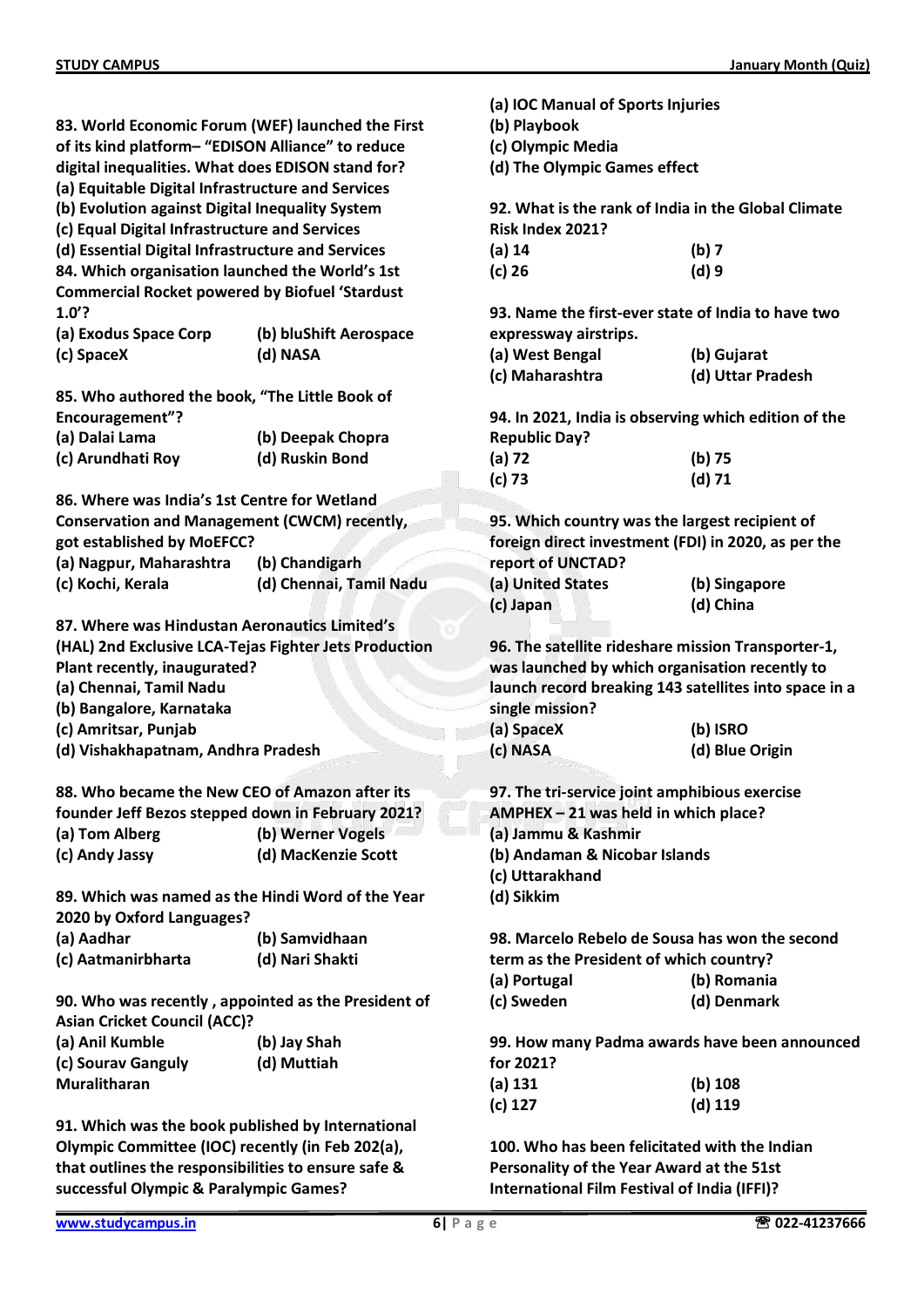**(a) Biswajit Chatterjee**

- **(b) Mala Sinha**
- **(c) Tarun Majumdar**
- **(d) Soumitra Chatterjee**